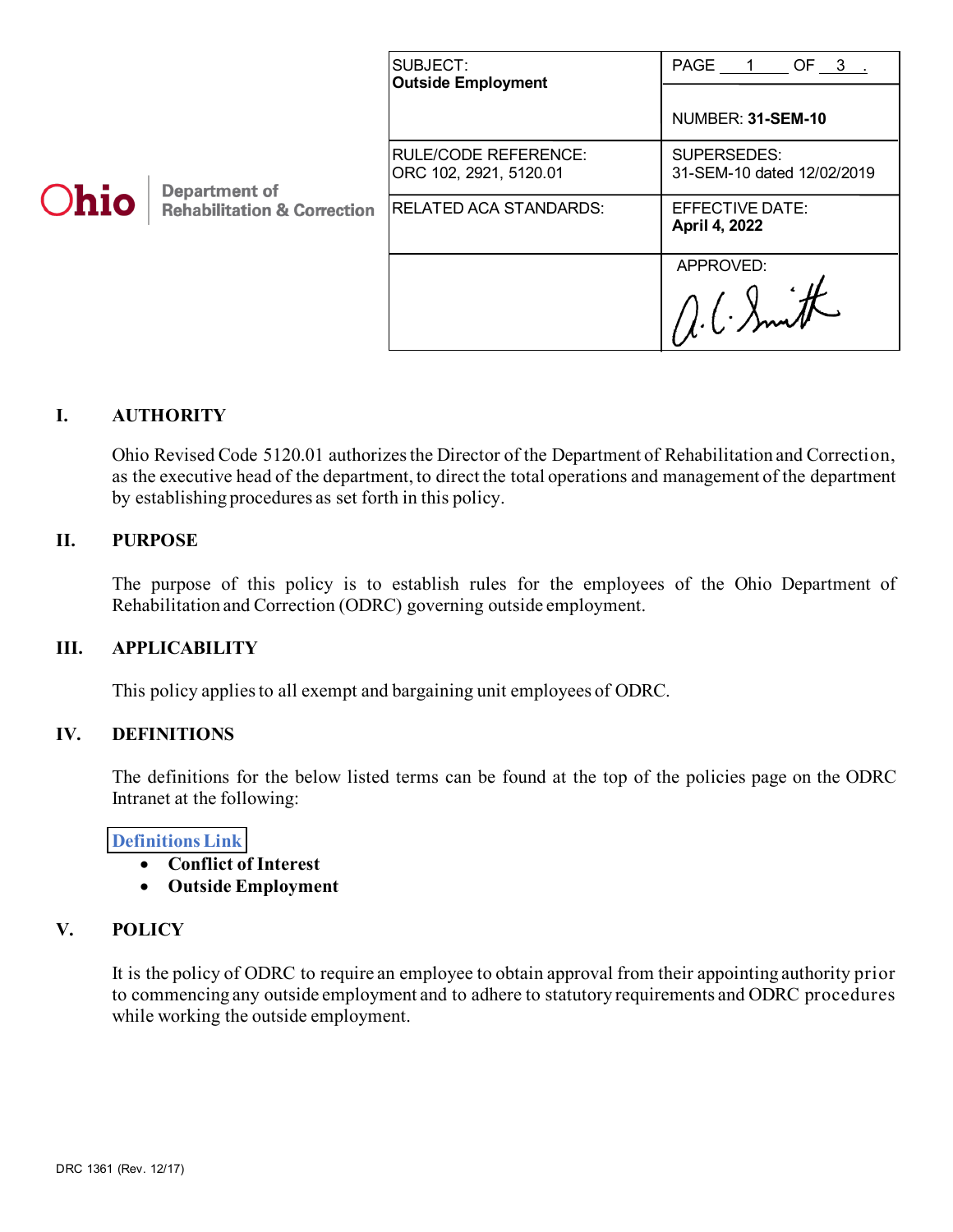# SUBJECT: **Outside Employment**  $\begin{array}{|c|c|c|c|c|}\n\hline\n\text{SUBJECT: } \textbf{Outside Employment} & \text{PAGE} & \text{2} & \text{OF} & \text{3} \\
\hline\n\end{array}$

### **VI. PROCEDURES**

- A. An employee must obtain prior approval to work any outside employment by submitting an Outside Employment Request (DRC3548) to their appointing authority and regional administrator, bureau chief and/or managing officer if applicable as outlined below. An employee who has received approval to work outside employment but does not have a completed Outside Employment Request (DRC3548) on file must submit one in accordance with the procedures set forth in this policy. Documentation supporting the prior approval shall be submitted along with the Outside Employment Request (DRC3548). An employee who fails to obtain prior approval to work outside employment may be subject to discipline.
- B. An employee seeking to work outside employment in any medical or behavioral health services position must have the request approved by the ODRC Office of Correctional Health Care managing officer/designee in addition to their appointing authority. An employee seeking to work outside employment as an attorney or as a subject matter expert witness to provide consulting or testifying services in litigation related matters must have the request approved by ODRC chief counsel.
- C. An employee of the Division of Parole and Community Services (DPCS) seeking to work outside employment must have the request approved by their regional administrator or bureau chief in addition to the appointing authority/designee.
- D. The appointing authority shall review the "Outside Employment Request" according to the conditions stated below:
	- 1. Outside employment shall not pose a conflict of interest as defined in this policy.
	- 2. Outside employment shall not affect the employee's availability for shifts, assignments, official duties, and other responsibilitieswith ODRC.
	- 3. An employee may not perform outside employment job duties during the time they are assigned to perform their official duties for ODRC.
	- 4. If outside employment constitutes ownership of income producing rental property, employee must follow all requirements contained in ODRC Policy 31-SEM-07, Unauthorized Relationships.
	- 5. An employee may not use any state equipment, supplies, computer software or computer systems, including ODRC e-mail, to perform any outside employment duties.
	- 6. Employees working within the parole officer classification series may not work outside employment with any law enforcement agency where the outside employment with the law enforcement agency involves the possible exercise of arrest or other police powers.
- E. If the appointing authority has any concerns about the compatibility of the department position and the outside employment, the appointing authority shall immediately bring the matter to the attention of the agency's legal counsel who shall make the final determination.